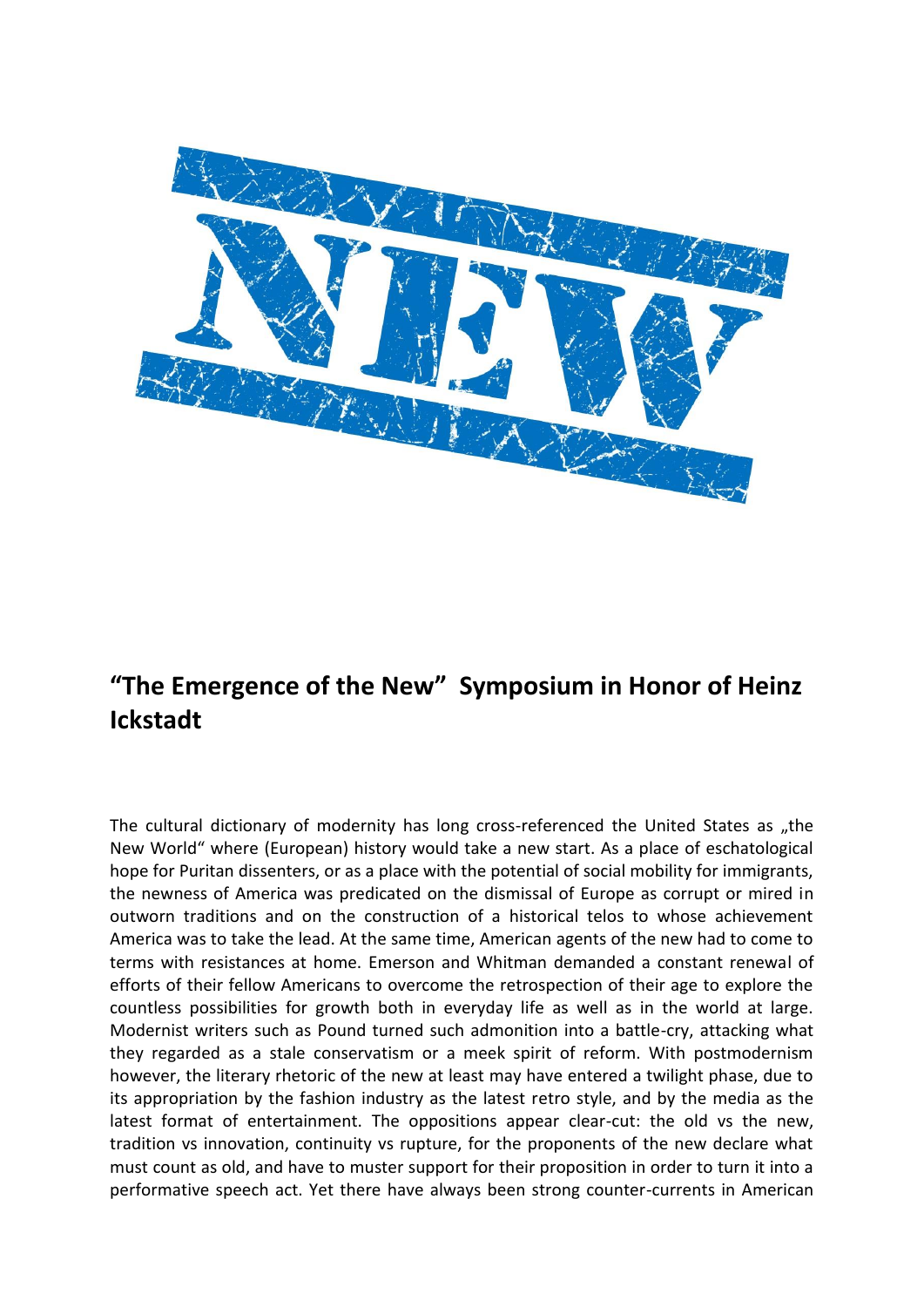literary and cultural history as well as in American pragmatist philosophy which have all deplored the disregard, neglect or destruction of (certain) American traditions. How is "the new" envisioned, conjured up, legitimized and, above all, explained? How is "the old" identified, disparaged, annihilated? What were such constructions "good for" in retrospect, and what counter-movements and dissenting voices challenged them? Which role do technological innovations and political confrontations play in the discourses of the new? Is there a rhetoric of utopia based on the idea of the old? To what extent can literary texts be described as hybrid forms that resist their authors' rhetoric of the new? How does contemporary literature reflect and respond to the aging of the medium of the text? And is there perhaps a new sense of the world-making power of language? The conference will take place on October 28th-29th, 2016.

#### **Venue**

John F. Kennedy Institute, Department of Literature, October 28<sup>th</sup>-29<sup>th</sup>, 2016

Room 340

#### **Conference Program**

### **Friday, October 28th, 2016**

9:00–9:15 Ulla Haselstein (FU), Opening Remarks

#### 9:15–10:45 Beginnings

Panel Chair: Ulla Haselstein (FU)

Marc Chénetier (Paris-Diderot), The challenge of 'purely original' American poetry

Christa Buschendorf (Frankfurt), The Power of Janus: Work on Myth in American Literature

Werner Sollors (Harvard), The Same New Same New: Myths of a New Beginning

10:45–11:15 Coffee Break

#### 11:15–12:45 Returns

Panel Chair: Birte Wege (FU)

Sabine Sielke (Bonn), Nostalgia for the New

Peter Schneck (Osnabrück), The Past and the Curious: On Reading the New (Again)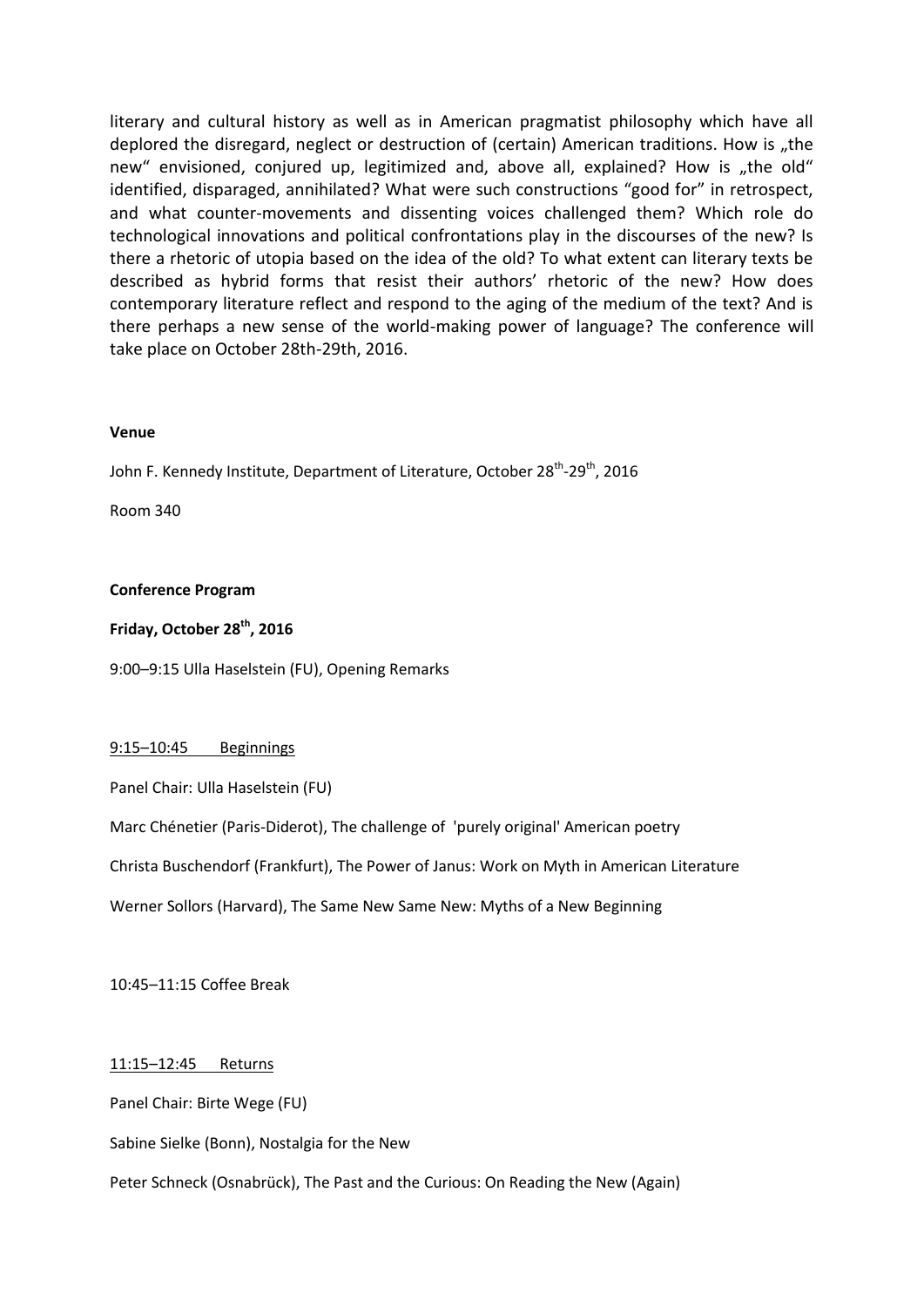Susanne Rohr (Hamburg), Making it New? Recent Developments in American Camp Comedies

12:45–14:15 Lunch

#### 14:15–15:45 Reductions

Panel Chair: James Dorson (FU)

Astrid Franke (Tübingen), It's a Gift to Be Simple: Make It New

Andrew Gross (Göttingen), The Encumbrance of the New: Debt, Innovation, and the Aesthetics of Austerity

Bettina Friedl (Hamburg), "The future's a blank page": Agnes Martin's empty paintings

#### 15:45–16:15 Coffee Break

#### 16:15–17:45 Differences

Panel Chair: Martin Klepper (HU Berlin)

- Jupp Schöpp (Hamburg), "We are now in a transition state": Margaret Fuller and the Emergence of a New Woman
- Rob Kroes (Utrecht), Buffalo Bill and King Leopold's Ghost
- Alfred Hornung (Mainz), Chinese Sources of the Emergence of the New

### **Saturday, October 29th , 2016**

#### 9:30–11:00 Abstractions

Panel Chair: Kornelia Freitag (RU Bochum)

Berndt Ostendorf (München), The Emergence of the New: Jazz as Liberating Modernism

Herwig Friedl (Düsseldorf), American Ontologies of the New

Jerzy Kutnik (Lublin), Mark Rothko, Robert Motherwell and Ad Reinhardt and the Question of Poetry

11:00–11:30 Coffee Break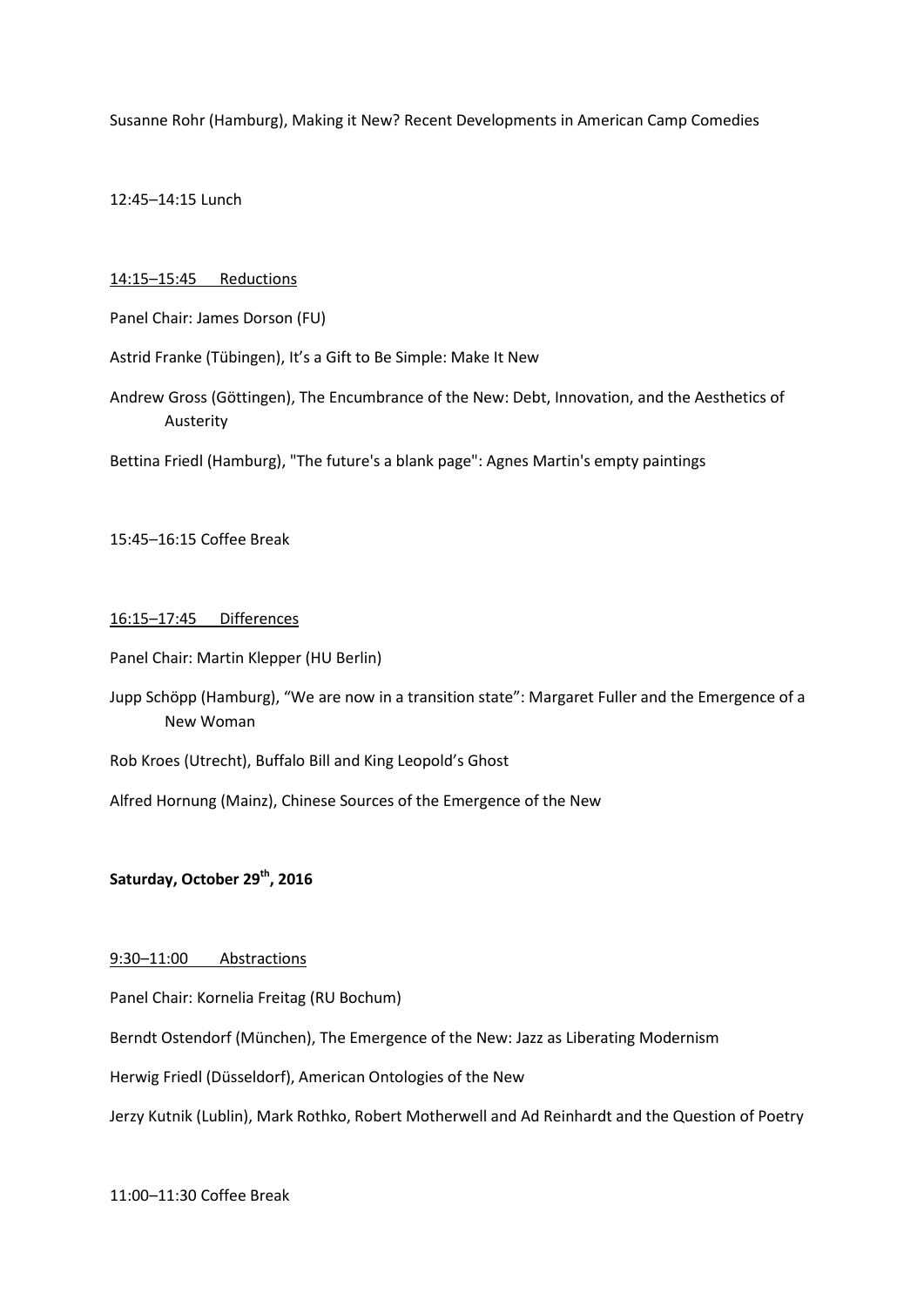#### 11:30–13:00 Repetitions

Panel Chair: MaryAnn Snyder-Körber, (FU)

- Ruth Mayer (Hannover), The Newness of the Ever-Same: Mass Culture, Modernity, and the Pleasures of Recycling
- Hanjo Berressem, (Köln) "The Air-Borne Particles of the New:" Henry James and 'the aerosol of thought "…

Evelyne Keitel (Chemnitz), Fargo & Fargo

13:00–14:00 Lunch

#### 14:00–15:30 Collectivities

Panel Chair: Florian Sedlmeier (FU)

- Frank Kelleter (FU), New(s) Media and the American Enlightenment: Theories of Political Communication around 1800
- Winfried Fluck (FU), "Of the people, by the people, for the people"—Narratives About Democratic Culture
- Ulfried Reichardt (Mannheim), Innovation and Tradition: Scale and Emergence in Richard Powers's *The Gold Bug Variations*

15:30 Heinz Ickstadt (FU), Closing Remarks

### **John F. Kennedy-Institute for North American Studies**

Registration Lansstr. 7-9 14195 Berlin

The closest U-Bahn station is "Dahlem Dorf".

Link: <http://www.jfki.fu-berlin.de/en/index.html>

How to get there: <http://www.jfki.fu-berlin.de/en/information/visitingjfki/index.html>